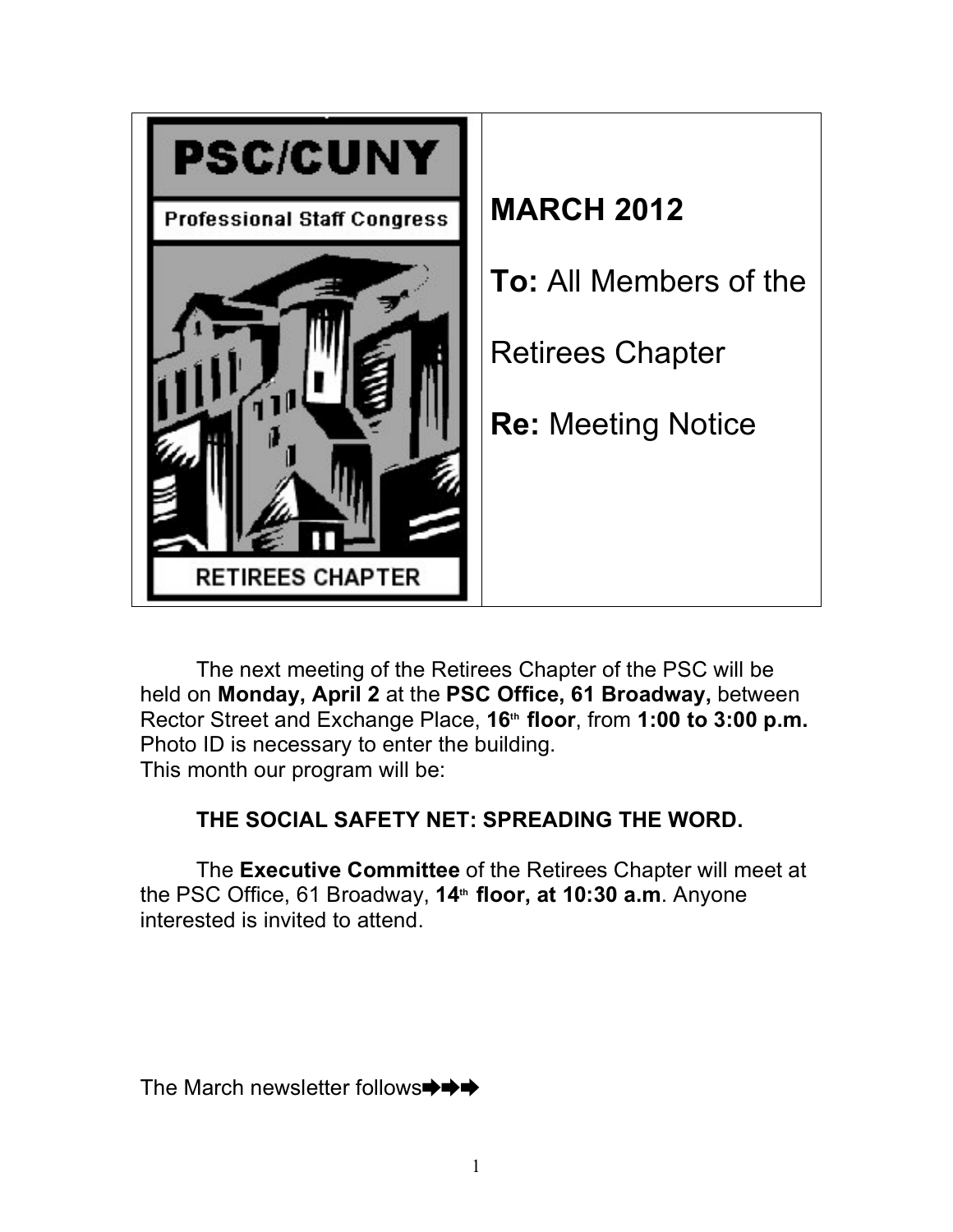

**March 2012 Issue 6 Academic Year 2011-2012**

# **Retirees Newsletter**

**Professional Staff Congress**

**Jack Judd, Editor**

# **I. JUNE LUNCHEON**



The invitation to the June luncheon is attached. **It is important that you respond by May 18**. Expect to see you all at the luncheon.

#### **II. MARCH CHAPTER MEETING: UPDATING PENSION AND HEALTH BENEFITS**

*Report by Joel Berger, vice-chairman Retirees Chapter*

Outlining the current status of pension and health benefits for retirees, Jared Herst, PSC pensions and welfare

benefits coordinator, engaged the Chapter at its February meeting in a discussion of how recent changes have affected the membership.

# **Medicare and MEDCO**

As of January 1, 2012, the PSC-CUNY Welfare Fund entered into a new partnership with Medicare and MEDCO. The Fund has taken advantage of a special provision of Medicare Part D permitting a group enrollment. The fund will pay the basic premium for Medicare Part D for all retirees. Those members whose adjusted gross incomes are above \$85,000 for an individual; or above \$170,000 for married couples filing jointly will pay a monthly surcharge which will be deducted from their Social Security checks. This income related monthly adjustment amount (IRMAA) is similar to that for Part B Medicare, and like Part B, adjusted gross income (AGI) information can be found on a member's most recent IRS tax return. Members are reimbursed for Part B IRMAA, if they have filed the proper forms with the New York City Health Benefits office at 40 Rector Street. At this time, there is no reimbursement for the Medicare Part D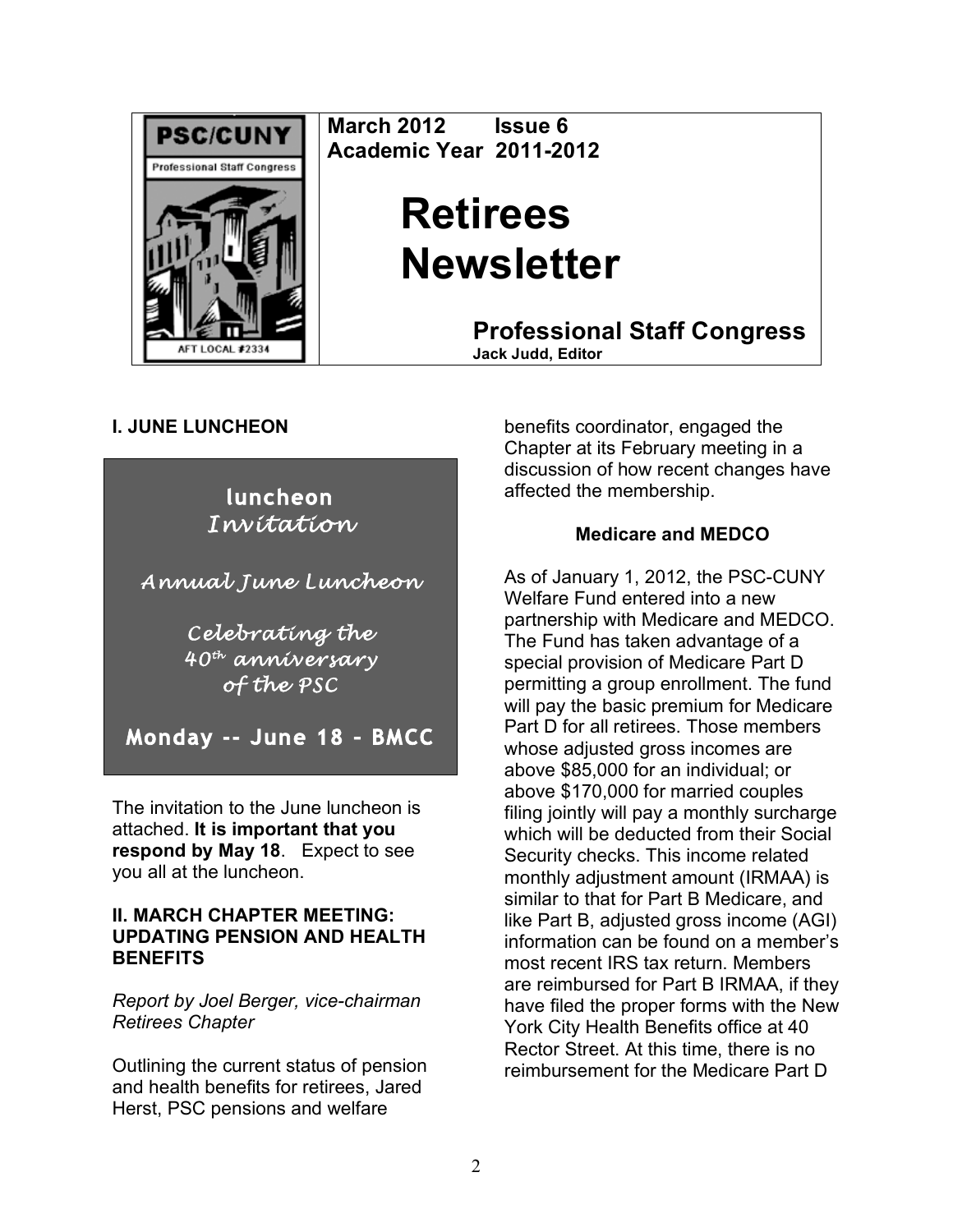#### IRMAA**.**

Members will continue to receive prescription drugs in the same manner as before the change, paying the same co-payments, and receiving incentives for the use of generic drugs. The \$50 deductible is removed, and the \$10,000 annual per-person cap is eliminated. There is no "doughnut hole," and if a member's annual drug expenditures exceed \$8,000, then the co-payment will be only 5%.

In terms of pensions, all retirees continue with the benefits that they receive from either TRS or TIAA. The successful campaign by Governor Cuomo to institute a Tier 6 pension plan will not affect current retirees. However, it does have negative ramifications for CUNY. The new tier will affect recruiting of new faculty, as their retirement benefits will be diminished, and they will have to make higher out-of-pocket contributions to their pension funds.

As Steve Leberstein, retiree chapter delegate to the DA states, " Tier 6 will reduce the employer's contribution. The pensions of future CUNY employees will be far more meager than mine, and they will have to work longer before they can afford to retire. On a larger scale, this pension cutback may impoverish the next generation of retired state employees, and fewer new jobs will be available for our kids and grand kids as state workers labor longer."

In the early hours of the morning of Thursday, March 15 the legislator passed the Tier 6 bill. The next day, Governor Cuomo signed the bill into a law creating the new, poorer pension tier. The 401k-style option was not

included in the final legislation, but other diminishments were. Organized labor has vowed repercussions in November.

#### **III. THE ENVELOPE.**



As part of his presentation, Jared Herst referred to "The Envelope" as provided by the Welfare Fund. It is a document which should contain all the pertinent information concerning your Pension and Health Benefits provided by NYC and the Welfare Fund. For your convenience, we have attached herewith a copy of "The Envelope" for your personal use (following page 4 of this newsletter). "The Envelope" can also be found online at: *http://psccunywf.org/PDF/The ENVELOPE.pdf*

#### **IV. QUESTIONS AND ANSWERS.** In

the Question and Answer period following Mr. Herst's presentation, some interesting issues were discussed.

**Question:** Irrespective of a person's retirement system, is there a time limit as to when you can apply for Medicare Part B reimbursements? **Answer:** Medicare Part B reimbursements will only be honored retroactively for three years from the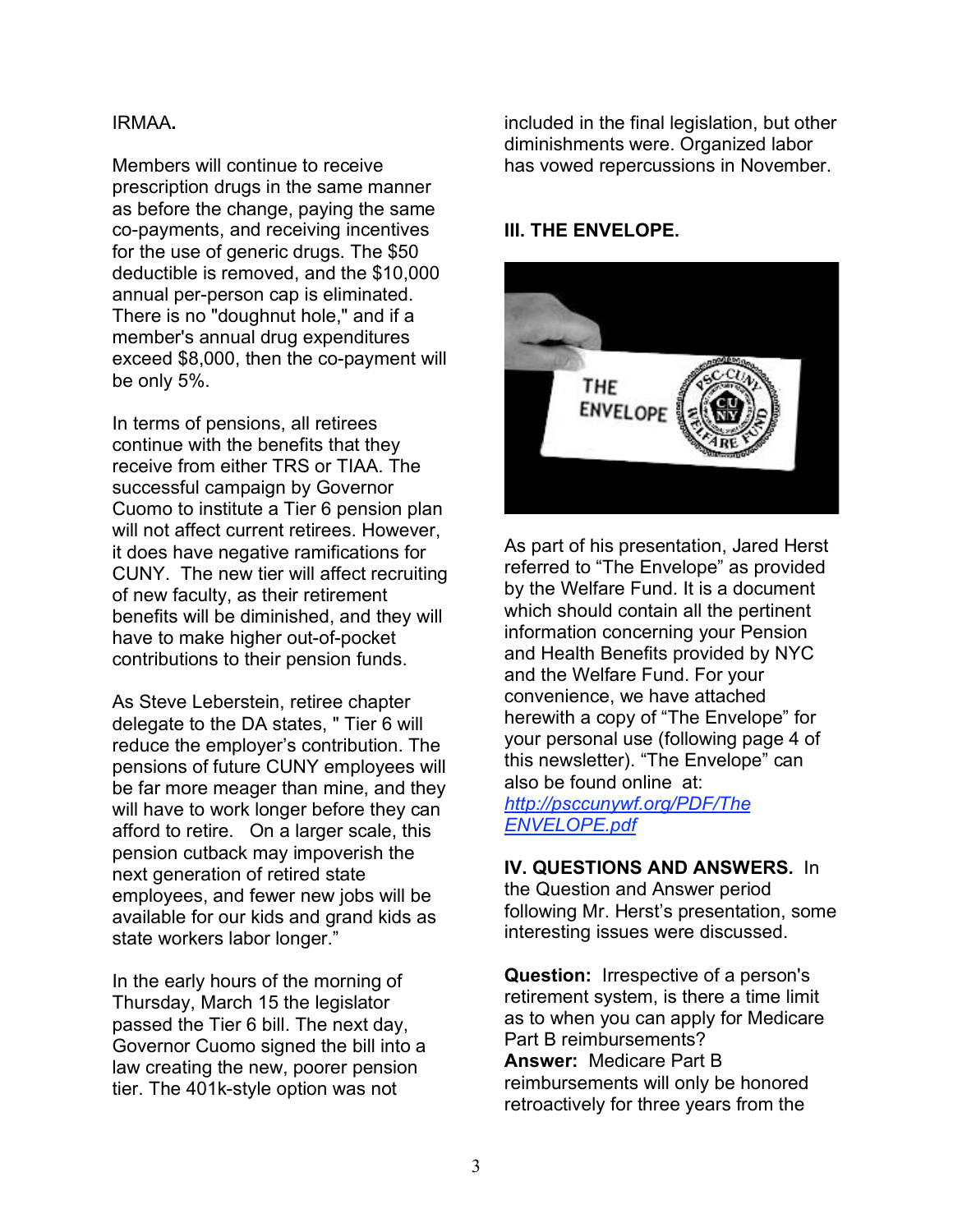date when the OLR (Office of Labor Relations) receives notification. It should be noted that a person requesting reimbursements must: be receiving a pension check from TRS, TIAA-CREF or NYCERS; carefully follow the procedures laid out by the respective retirement system to apply for the Medicare Part B reimbursements; and be actively receiving NYC retirement health care benefits.

**Question:** I have submitted the required documentation to receive my Medicare Part B reimbursements to Rector Street (OLR), but have yet to receive notification of receipt. **Answer:** Unfortunately, the OLR is greatly understaffed and simply does not have the personnel available to notify everyone who has submitted a

request for Medicare Part B reimbursements. Mr. Herst's suggestion is this: "Document everything you send and track it through certified mail or by FedEx. This way, if you need to contest your claim for a refund that was never received, you have the appropriate supporting documentation."

Mr. Herst's contact information:

Jared Herst Coordinator, Pension & Health Benefits Professional Staff Congress/CUNY 61 Broadway, Suite 1500 New York, New York 10006 Tel: 212-354-1252: jherst@pscmail.org. http://www.psc-cuny.org/our-benefits

**The PSC-CUNY Welfare Fund "Envelope" follows this page**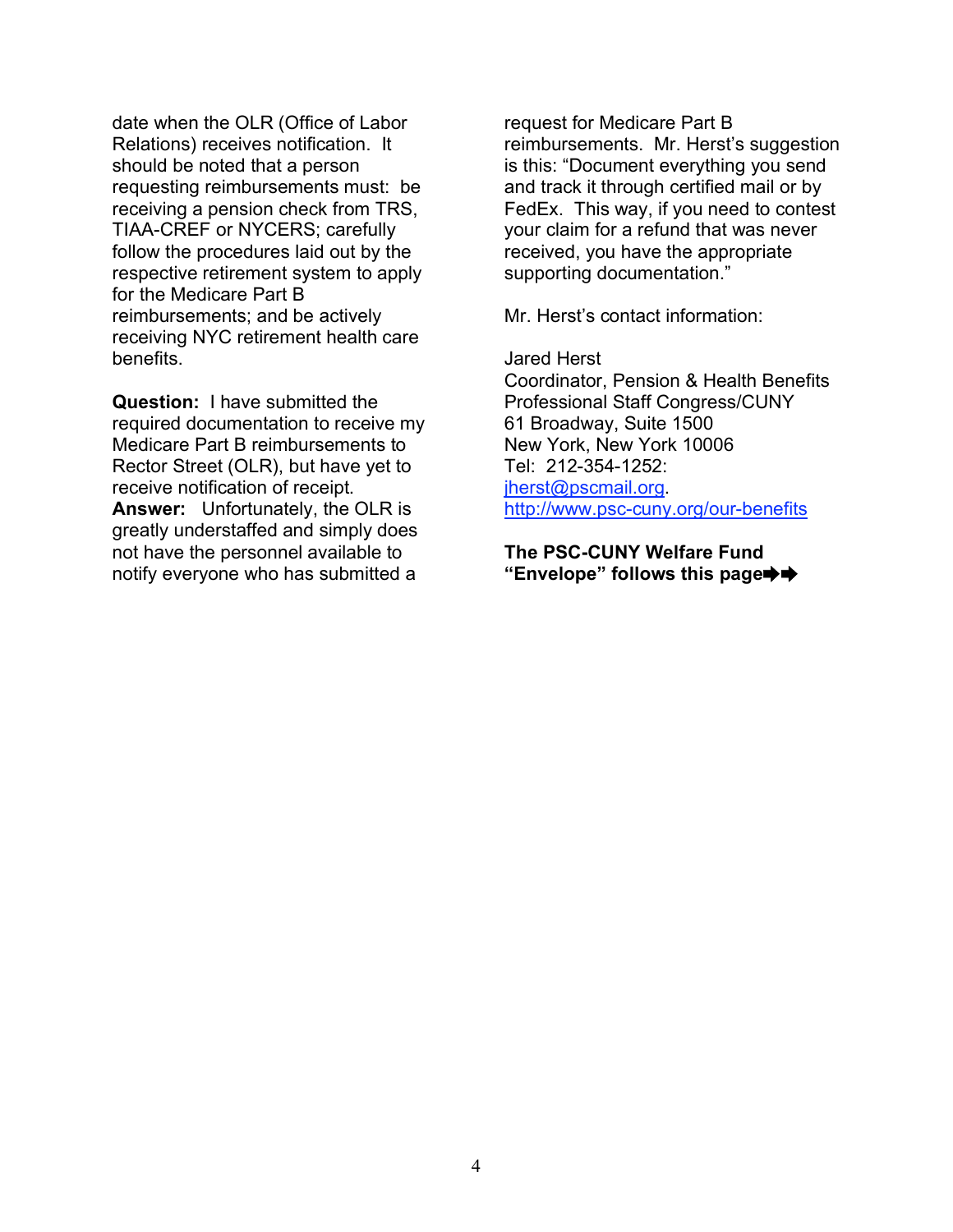I am a member of **PSC-CUNY** [Professional Staff Congress of the City University of New York]

I have **Pension, Health Insurance and Welfare Fund** benefits, *all of which change upon my death*

|                                                                                                                                                                                    |                         |                                                                           | <b>ID Number</b> | Phone           |
|------------------------------------------------------------------------------------------------------------------------------------------------------------------------------------|-------------------------|---------------------------------------------------------------------------|------------------|-----------------|
| <b>Pension</b><br><b>[CUNY]</b><br>We have the following                                                                                                                           |                         | <b>Teachers Retirement System (TRS)</b>                                   |                  | 1(888) 869-2877 |
|                                                                                                                                                                                    | <b>TIAA-CREF</b>        |                                                                           |                  | 1(800) 842-2776 |
|                                                                                                                                                                                    |                         | NY City Employees Retirement System (ERS)                                 |                  | 1(347) 643-3000 |
| $\checkmark$ Please notify the pension system of my death<br>The number is listed above, next to the option we have.<br>Provisions have been made to continue monthly payments to: |                         |                                                                           | for $\sqrt$      |                 |
| If you have any problems or questions there are people at the PSC who will help.<br>Please call Jared Herst at (212) 354-1252                                                      |                         |                                                                           |                  |                 |
| Health Insurance [CUNY]                                                                                                                                                            |                         |                                                                           |                  |                 |
| We had the following                                                                                                                                                               | <b>GHI Blue Cross</b>   |                                                                           |                  |                 |
|                                                                                                                                                                                    | <b>HIP</b>              |                                                                           |                  |                 |
|                                                                                                                                                                                    | Other                   |                                                                           |                  |                 |
| This Health Insurance can only be continued through COBRA, which means paying a monthly premium.<br>It can only be continued for 36 months.                                        |                         |                                                                           |                  |                 |
| $\checkmark$ Please notify the NY City Employee and Retiree Health Program of my death<br>The number is (212) 306-7365<br>The number is (212) 306-7378                             |                         | if the pension is <b>TRS or ERS</b><br>if the pension is <b>TIAA-CREF</b> |                  |                 |
| <b>Medicare Part D</b> [Rx Drugs]                                                                                                                                                  |                         | No, the drug coverage is through the Welfare Fund (below)                 |                  |                 |
|                                                                                                                                                                                    |                         | Yes, prescription drug carrier is:                                        |                  |                 |
| [PSC-CUNY] Welfare Fund                                                                                                                                                            |                         |                                                                           |                  |                 |
| We had the following                                                                                                                                                               | <b>Drugs</b>            |                                                                           |                  |                 |
|                                                                                                                                                                                    |                         | Dental, Optical, Hearing Aid                                              |                  |                 |
|                                                                                                                                                                                    | <b>Extended Medical</b> |                                                                           |                  |                 |
| I also had                                                                                                                                                                         |                         | <b>Voluntary Catastrophic Medical</b>                                     | 1(800) 503-9230  |                 |
| You have                                                                                                                                                                           |                         | Voluntary Long Term Care Insurance                                        | 1(800) 543-7108  |                 |

**Welfare Fund benefits can only be continued as a "Survivor", which means paying a monthly premium. There is no time limitation on the coverage, but you must apply within 60 days.**

 **Please notify the PSC-CUNY Welfare Fund of my death** The number is **(212) 354-5230**